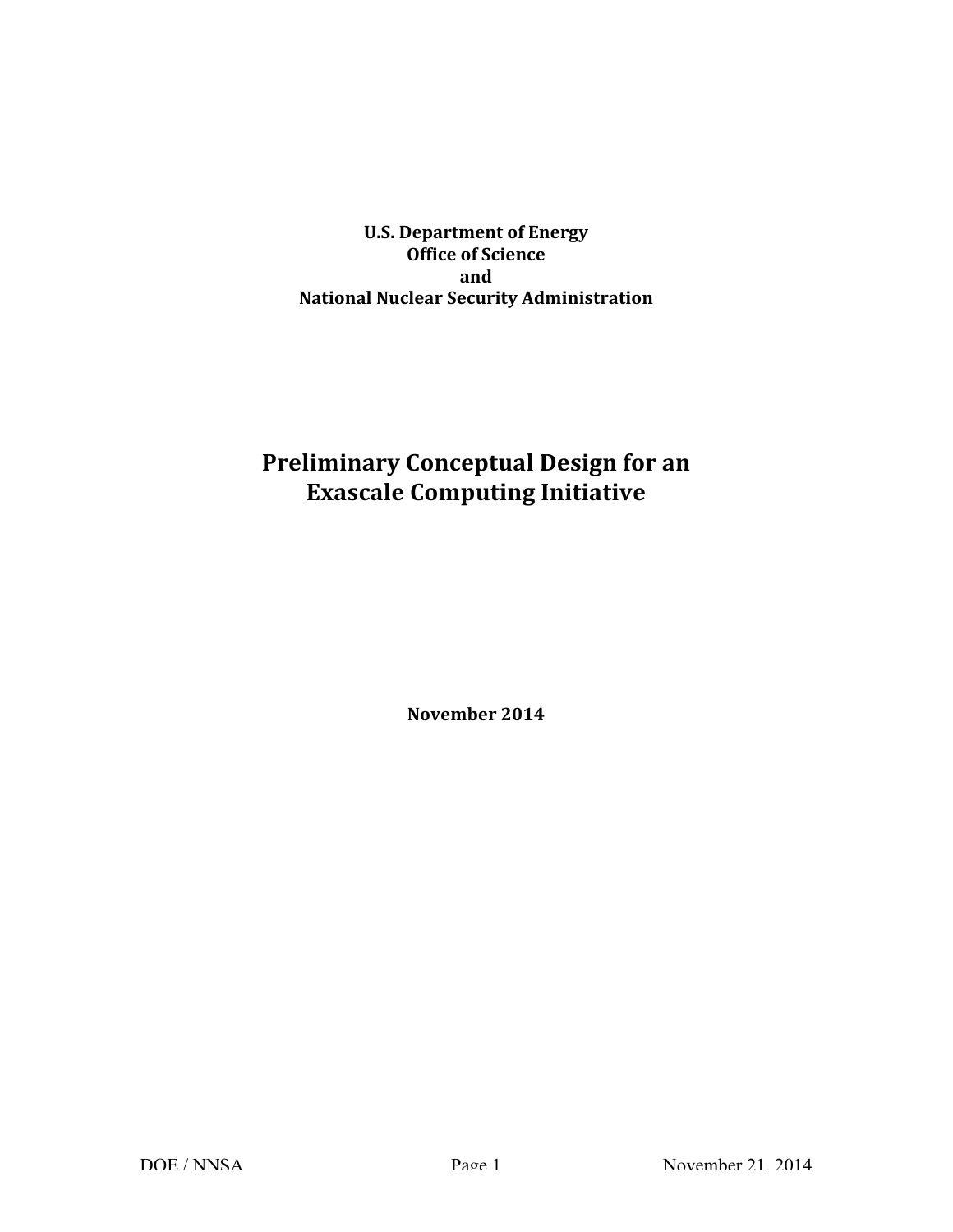## **Contents**

| 1            |     |  |  |  |  |  |
|--------------|-----|--|--|--|--|--|
| $\mathbf{2}$ |     |  |  |  |  |  |
| 3            | 3.1 |  |  |  |  |  |
|              | 3.2 |  |  |  |  |  |
|              | 3.3 |  |  |  |  |  |
|              |     |  |  |  |  |  |
| 4            |     |  |  |  |  |  |
| 5            |     |  |  |  |  |  |
| 6            |     |  |  |  |  |  |
|              |     |  |  |  |  |  |
| 7            |     |  |  |  |  |  |
|              | 7.1 |  |  |  |  |  |
|              | 7.2 |  |  |  |  |  |
|              | 7.3 |  |  |  |  |  |
|              | 7.4 |  |  |  |  |  |
|              | 7.5 |  |  |  |  |  |
|              | 7.6 |  |  |  |  |  |
|              | 7.7 |  |  |  |  |  |
|              | 7.8 |  |  |  |  |  |
|              |     |  |  |  |  |  |
| 8            |     |  |  |  |  |  |
|              | 8.1 |  |  |  |  |  |
|              | 8.2 |  |  |  |  |  |
|              | 8.3 |  |  |  |  |  |
|              | 8.4 |  |  |  |  |  |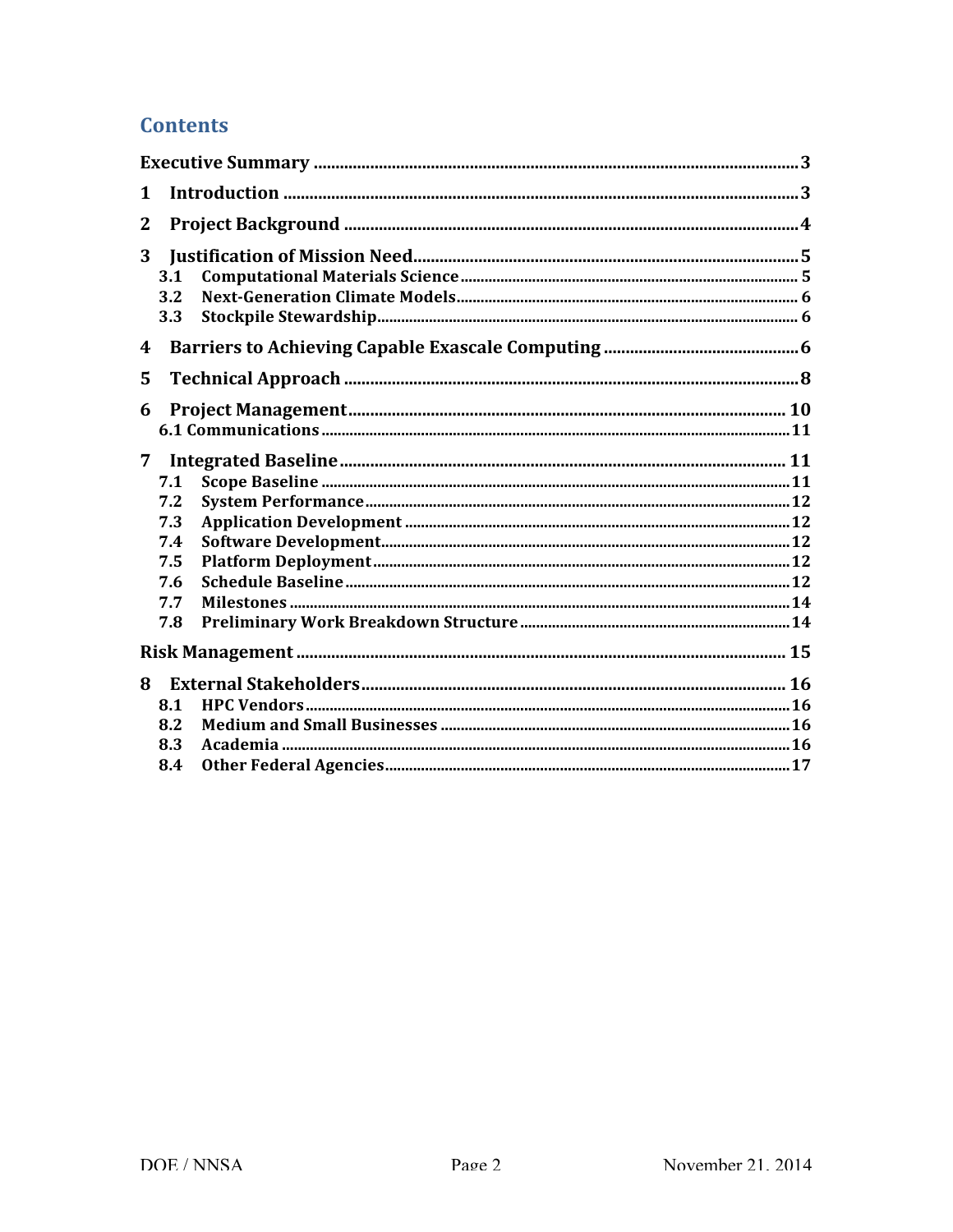## **Executive Summary**

Leadership in high-performance computing (HPC) and large-scale data analysis will advance national competitiveness in a wide array of strategic sectors, including basic science, national security, energy technology, and economic prosperity. The U.S. semiconductor and HPC industries can develop the necessary technologies for an exascale computing capability early in the next decade. However, without an integrated approach to the development of hardware, software, and applications, these new resources will go untapped by the science, industry, and DOE mission critical research communities that need them—HPC technology development will fail to meet the needs of the HPC research communities and the researcher will lose Therefore, the Department of Energy's Exascale Computing Initiative (ECI) will focus and integrate efforts across industry, academia and government to address the technical challenges of exascale computing. the opportunity to develop codes to take advantage of the predicted capabilities.

The ECI's goal is to deploy, by 2023, capable exascale computing systems. This is defined as a hundred-fold increase in sustained performance over today's computing capabilities, enabling applications to address next-generation science, engineering, and data problems to advance Department of Energy (DOE) Office of Science and National Nuclear Security Administration (NNSA) missions. The plan includes three distinct components: Exascale Research, Development and Deployment (ExaRD) (see Appendix 1 for detailed technical descriptions); Exascale Application Development (ExaAD) to take full advantage of the emerging exascale hardware and software technologies from ExaRD; and Exascale Platform Deployment (ExaPD) to prepare for and acquire two or more exascale computers.

This document presents a preliminary strategy and contains limited descriptions of project management details. Further details, such as change control, quality once project baselines are established. assurance, and alternatives analyses, will be provided in subsequent, detailed plans,

### **1 Introduction**

The Exascale Computing Initiative will, by 2023, enable deployment of highly productive exascale computing platforms, which are defined as having a hundredfold increase in sustained performance over today's computing capabilities, for DOE and NNSA mission-critical applications. Exascale computing will extend HPC to a new scale; it will lead to discoveries, make possible the exploration of ensembles of simulations of complex physical phenomena, and provide markedly increased fidelity and quality in simulation results - with quantified uncertainties. Exascale computing will allow scientists to interpret experimental data in conjunction with large-scale modeling and simulation of the experiment to gain increased understanding of physical phenomena. It also will help decision makers act on the knowledge gained from these simulations.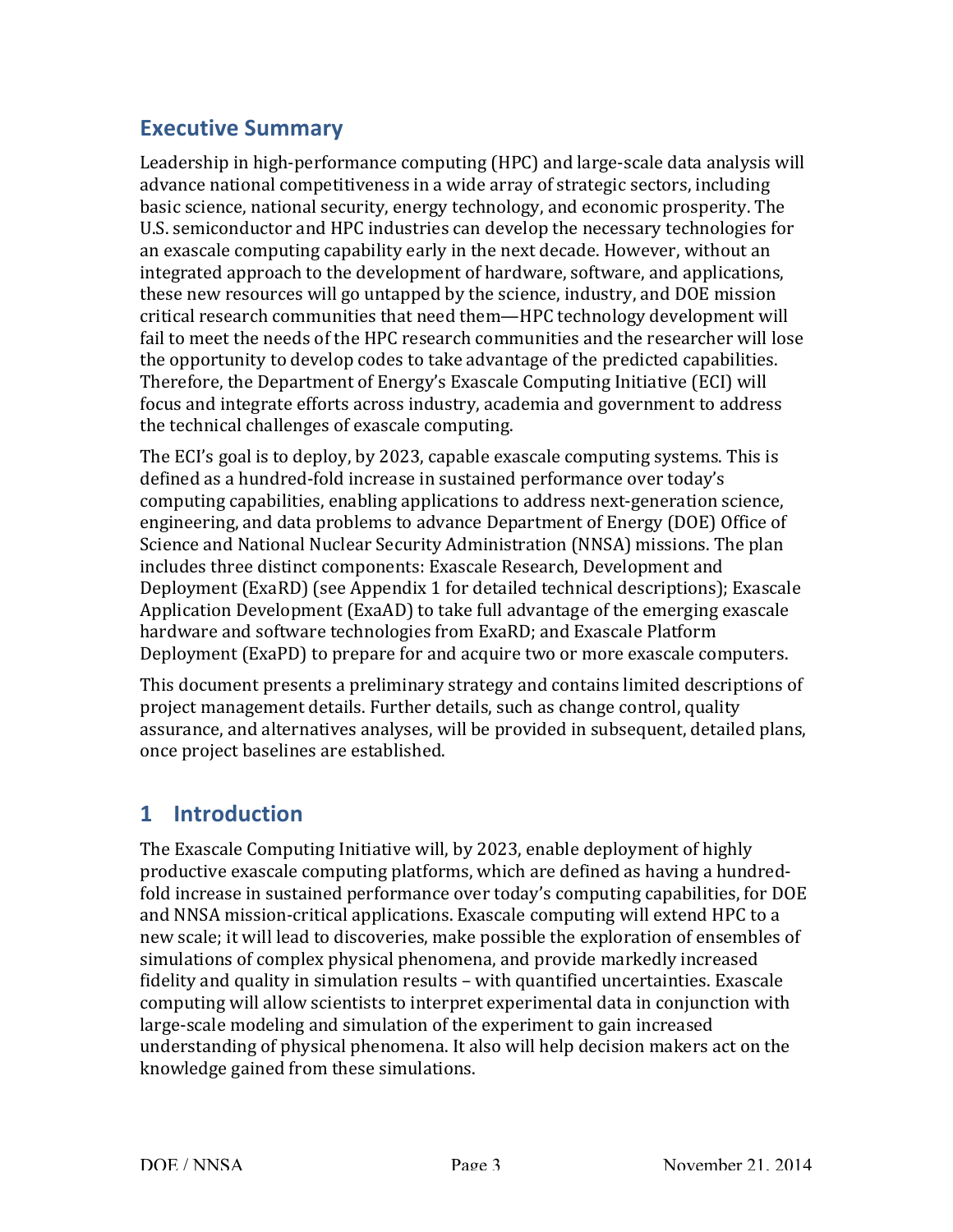Reaching exascale, however, will be difficult. Incremental improvement over today's technologies would lead to computers with unacceptable reliability and power requirement of hundreds of MW for an exascale system; power constraints The traditional means of increasing processor performance through increased transistor density and faster internal clocks is reaching its end. Performance gain must thus be achieved through increased concurrency and heterogeneity. At the same time, to access sufficient memory, an application will need to negotiate complex memory hierarchies while increasing data movement. These changes in processor and memory technologies necessitate new solutions in system software, programming environments, and applications algorithms and libraries to deal with growing disparity between processors speed and the time it takes to access memory. Finally, the sheer number of newly developed components and their operating parameters in an exascale computer will lead to reliability concerns: soft errors and other faults are expected to increase dramatically. Research and development in computing systems resilience is required to address these issues. necessitate technological innovations to bring that level down, to around 20 MW. the anticipated concurrency, heterogeneity, and the memory wall, which is the

### **2 Project Background**

 Since the beginning of the digital era, the U.S. federal government has made pivotal investments in the computer industry at critical times when progress was stagnating. We are once again at a critical turning point in HPC technology where advances in computing performance. While the computing industry will continue to advance technologies, the marketplace will drive them in directions orthogonal to HPC interests. Past experience has demonstrated that partnerships between the government and industry have led to incorporating beneficial technologies into product lines in ways that adherence to market forces would have precluded. At technology that will result in the design and development of highly-energy-efficient, scalable exascale systems and extreme scale applications. The government must actively engage industry in HPC technology development, as market forces will not support national needs. innovations in hardware and software architectures are necessary to drive future this critical juncture the Government needs to directly influence future HPC

Over the past several years, the DOE has become aware that future-generation systems will require significant design changes. The designs industry has proposed experienced previously. Continued growth in processing performance requires breakthroughs that address the Von Neumann memory bottleneck, reducing power consumption, and solving problems of computing at these scales. As such, the DOE's approach to HPC technology challenges is aimed at a broad spectrum of capabilities over the next few years. Meeting these challenges requires a significant investment by the federal government involving strong leadership from DOE headquarters and close coordination among government, national laboratories, industry, and to enable necessary energy efficiency through massive parallelism to a degree not academia.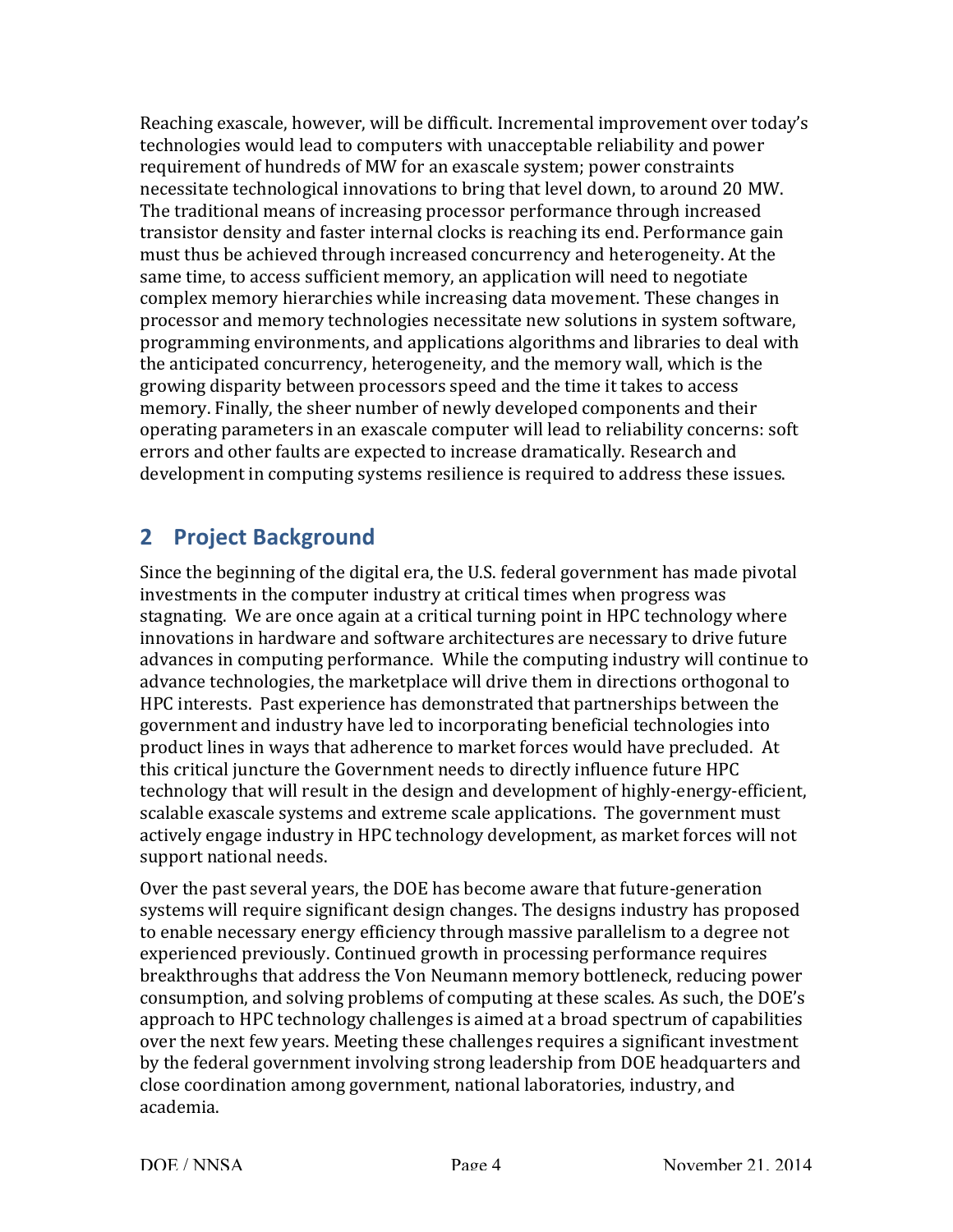A critical component of a federally funded effort in exascale computing is concurrent applications software research and development to optimally exploit emerging renewable electrical generation and distribution, nuclear reactor design and longevity, data assimilation and analysis, and climate modeling. The applications efforts must address the full spectrum of computing, including terascale and computing architectures. These applications include those that support nuclear weapons stockpile stewardship, scientific discovery, energy technology innovation, petascale as well as exascale applications.

## **3 Justification of Mission Need**

 Investment in exascale computing supports the DOE Strategic Plan 2014-2018 Strategic Objective 3: "Deliver the scientific discoveries and major scientific tools that transform our understanding of nature and strengthen the connection between advances in fundamental science and technology innovation. DOE will continue to environment, and security missions. Areas of concentration include: Advanced scientific computing to analyze, model, simulate, and predict complex phenomena, including the scientific potential that exascale simulation and data will provide in pursue scientific discoveries that lay the technological foundation to extend our understanding of nature and create new technologies that support DOE's energy, the future."

The development of capable exascale computing responds to the science and national security mission requirements of two DOE organizations: the Office of Science and the National Nuclear Security Administration, which have responsibilities for advancing U.S. science and maintaining the reliability and safety of the U.S. nuclear stockpile, respectively. To address these mission needs, computational applications critical to advance DOE missions in science, energy and national security are targeted for initial use on capable exascale systems. Examples include: discovery and characterization of new functional materials, improved climate models, and stockpile stewardship. Some efforts have been initiated under ExaAD and are briefly described in the following paragraphs.

### **3.1 Computational Materials Science**

The Computational Materials Sciences effort will advance U. S. leadership in the development of computational codes for materials sciences and engineering. This software development effort will start in FY 2015 within DOE's Office of Basic Energy Sciences and will involve teams of theorists, computational experts, and experimentalists with expertise in synthesis, characterization, and processing/fabrication of materials. In the first year, the computational materials sciences teams will focus on basic science necessary to develop research-oriented, open-source, experimentally validated software and the associated databases required to predictively design materials with specific functionality on emerging systems by 2023. hardware, with a goal of delivering production-level software for use on exascale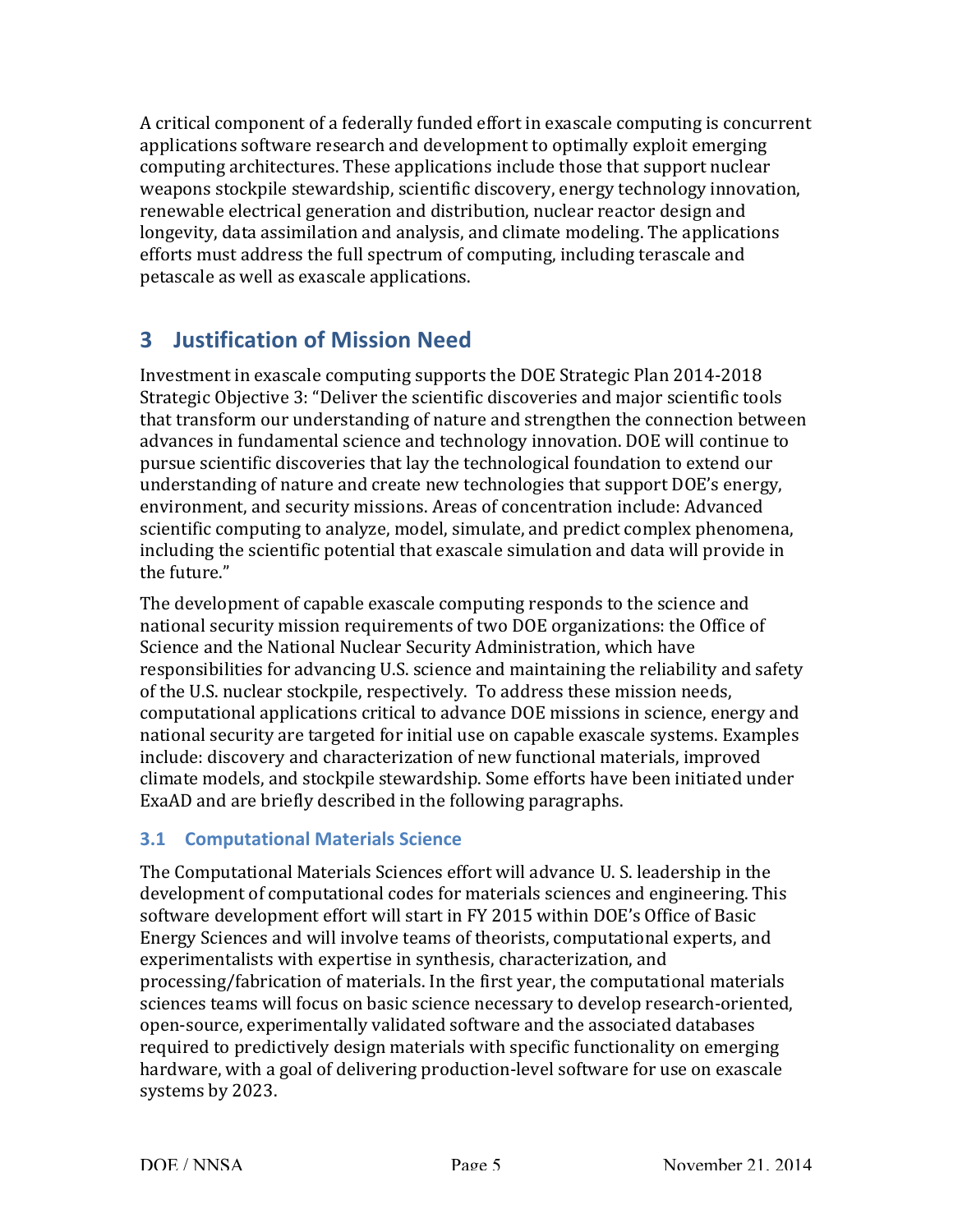#### **3.2 Next-Generation Climate Models**

The Accelerated Climate Modeling for Energy (ACME) project,<sup>1</sup> being launched in FY 2015, comprises eight national laboratories, the National Center for Atmospheric Earth System Modeling program within DOE's Office of Biological and Environmental Research. ACME will address critical Earth-system science questions, modeling and related capabilities, and can be flexibly applied by the DOE research community to address mission-specific climate change applications, such as those *identified in the report, U.S. Energy Sector Vulnerabilities to Climate Change and* Research, four academic institutions, and industry, and is sponsored and led by the *Extreme Weather*. 2

By 2023, the ACME project will develop and use next-generation computational Earth system and climate models at the leading edge of scientific knowledge and computational capabilities. These models will provide tools for executing and analyzing climate and Earth system simulations that address the most critical scientific questions for the nation and DOE. ACME Earth system and climate models will include non-hydrostatic atmospheric modeling (less than 10 km resolution), more sophisticated ice sheet physics, and a new approach for terrestrial modeling that uses plant functions instead of plant types for more physical representation of biology.

### **3.3 Stockpile Stewardship**

The nation's confidence in the nuclear stockpile relies on high fidelity simulations of that support the design, production, maintenance, and evaluation of the nuclear arsenal, including support of life extension programs and weapons dismantlement. Integrated design codes (IDCs) model various aspects of nuclear weapons, and can have several million lines of code to accurately reflect the integrated multi-physics the nuclear deterrent. For the National Nuclear Security Administration to exploit the multi-level parallelism demanded by emerging architectures leading to exascale, significant new code development would be required over the next 7-10 years. all of the physical processes occurring within a nuclear weapon and the processes occurring in a nuclear weapon. The accuracy of these IDCs underpins confidence in

### **4 Barriers to Achieving Capable Exascale Computing**

 Achieving capable exascale computing will entail overcoming significant technology challenges through a coordinated pursuit by government, industry, and academia. It also will require developing extreme-scale applications, each with substantially new capabilities.

 

<sup>1</sup> [http://www.climatemodeling.science.energy.gov/news/accelerated-climate-modeling-energy](http://www.climatemodeling.science.energy.gov/news/accelerated-�-climate-�-modeling-�-energy)acme-project-plan-available

<sup>2</sup> [http://energy.gov/downloads/us-energy-sector-vulnerabilities-climate-change-and-extreme](http://energy.gov/downloads/us-�-energy-�-sector-�-vulnerabilities-�-climate-�-change-�-and-�-extreme)weather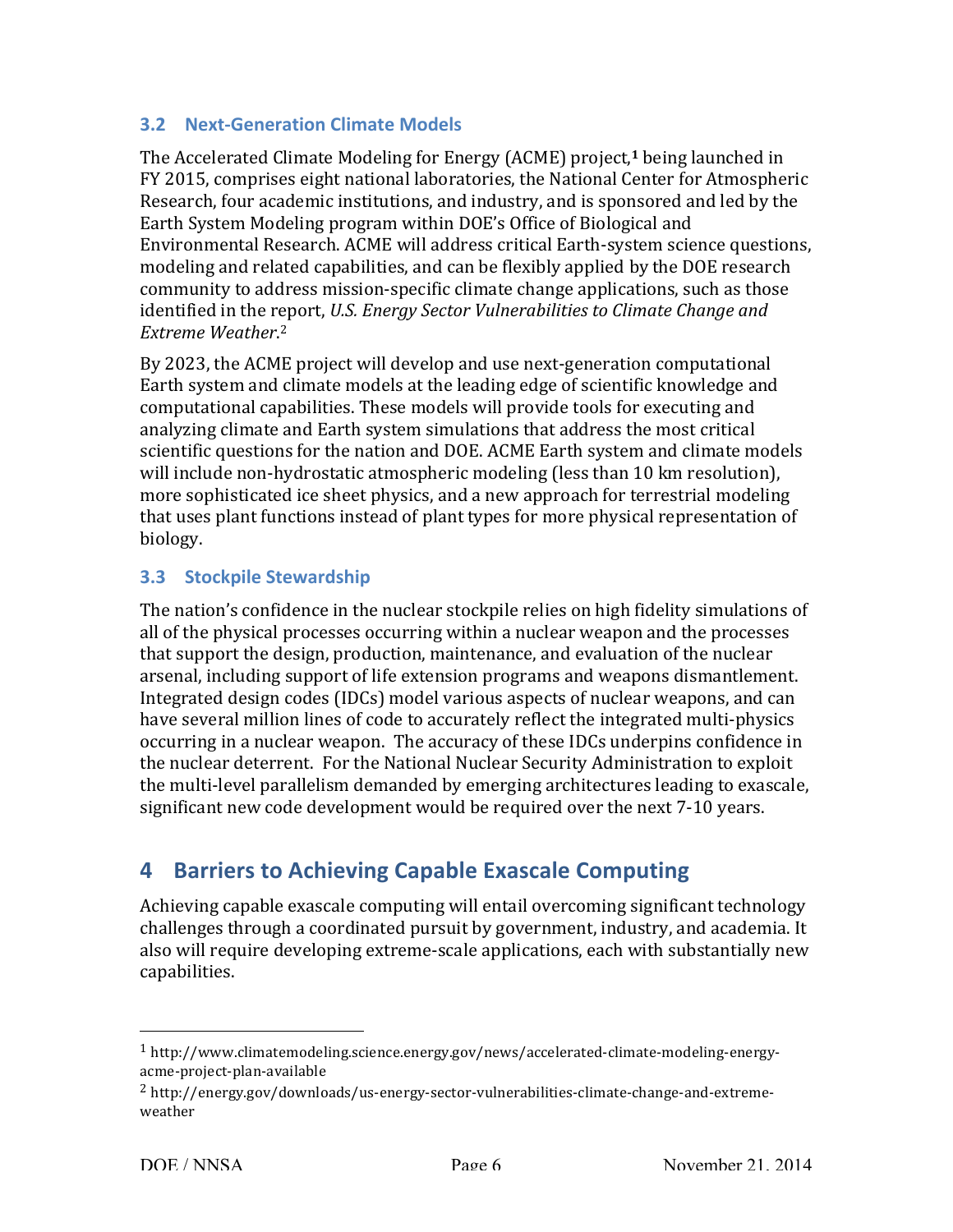The key challenges<sup>3</sup> that must be addressed to achieve exascale are:

- *Parallelism Challenge:* Design systems to provide efficient exploitation of the extreme levels of parallelism that will be necessary at exascale, both in terms of developing and executing applications programs. This includes providing application developers with programming models and computer/user interfaces that promote ease of use, or more specifically, that facilitate the development of optimally performing, energy-efficient applications while insulating the user from the complexities of unprecedented parallelism.
- Resilience Challenge: Achieve system-level resilience to both permanent and problems to successful, accurate, reliable execution and completion. transient faults and failures so that applications can "work through" these
- *Energy Challenge:* Achieve energy efficiencies so that, when run at the targeted computational rates, the entire system will operate within affordable power budgets. Achieving the required energy efficiency will pose challenges that cut across all levels of hardware and software.
- *Memory and Storage Challenge*: Develop memory and storage architectures that provide high capacity for accessing/storing information that support DOE applications at anticipated computational rates, and that operate within the targeted exascale power envelope.

The exascale challenges listed above force consideration of new execution models based simulations and exploiting the results) that enable programmers to perceive the system as a unified and naturally parallel computer system, not as a collection of microprocessors and an interconnection network. Current petascale execution models do not recognize and manage the features/attributes specific to a particular use of each system's resources and premature saturation of system efficiency. The result of new execution models will be new energy and concurrency efficient, secure computer systems. (i.e., the detailed descriptions of the workflows of operations for carrying out HPCsystem and will not scale to the exascale level of concurrency, leading to inefficient

The Advanced Scientific Computing Advisory Committee, in order to further approaches, conducted an in-depth study in 2012, which identified the Top Ten Exascale Research Challenges<sup>4</sup> that must be addressed to make a productive, resolve the above four exascale challenges and identify possible technical economically viable exascale system.

The realization of an exascale system will involve complex tradeoffs between hardware (processors, memory, energy efficiency, reliability, interconnectivity), software (programming models, scalability, data management, productivity) and algorithms. To achieve this, a total systems approach will be used, in conjunction with co-design of hardware and software, to plan and execute the ECI – from

 

<sup>3</sup> [http://www.cse.nd.edu/Reports/2008/TR-2008-13.pdf](http://www.cse.nd.edu/Reports/2008/TR-�-2008-�-13.pdf)

<sup>4</sup> <http://science.energy.gov/~/media/ascr/ascac/pdf/meetings/20140210/Top10reportFEB14.pdf>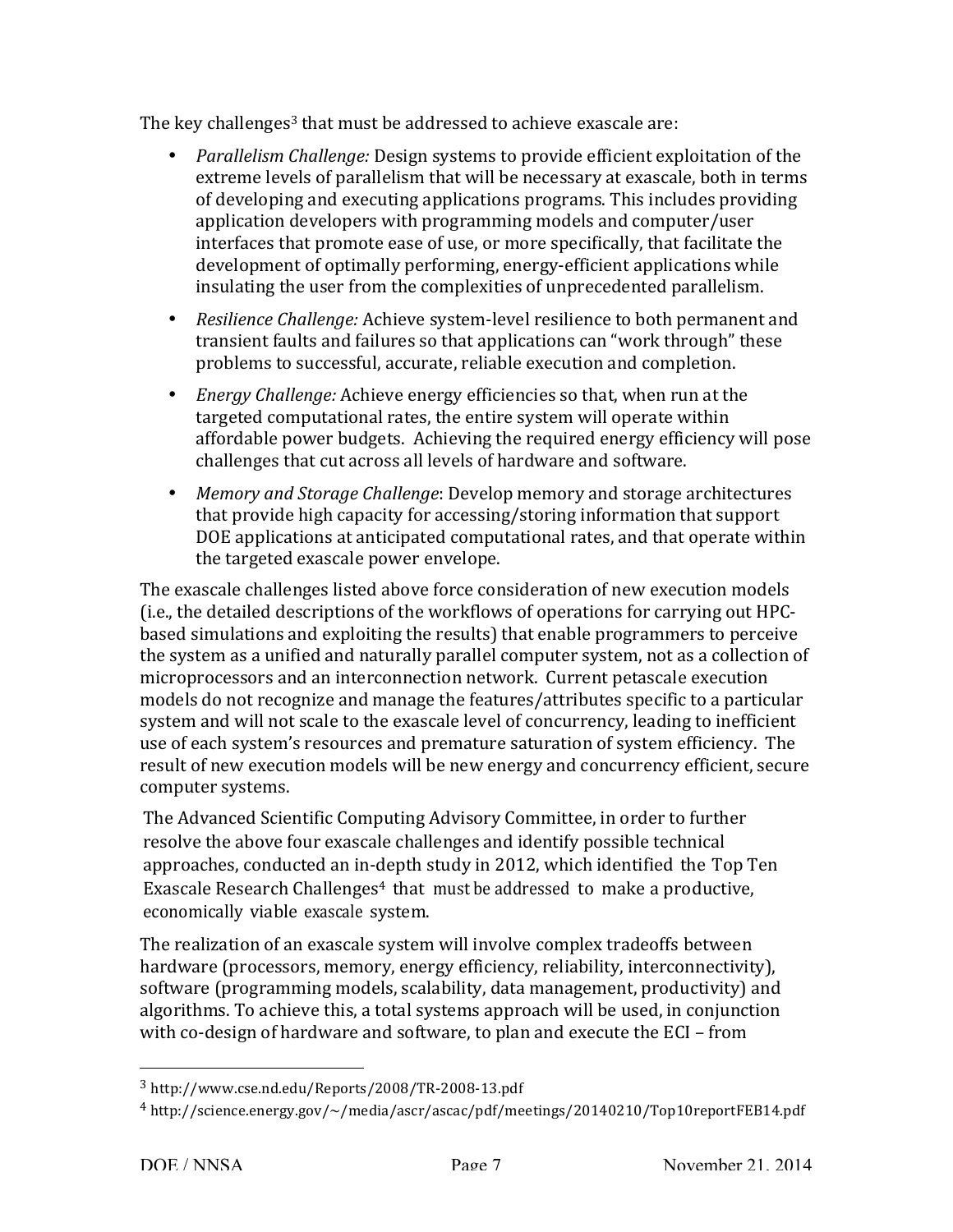above, the ECI responds to emerging security challenges in: research to hardware acquisition. In addition to the exascale challenges described

- *Cybersecurity: How we will develop the next generation of computer architectures and software to ensure that security is designed and integrated into systems from the beginning, across all levels?*
- *Global Supply Chain: How we will ensure that systems and their components we procure recognize and respond to issues created by the fact that the supply chain for HPC hardware and software extends beyond U.S. borders?*

## **5 Technical Approach**

The ECI plan includes significant integrated investments in the following three areas:

- *1. Exascale Research, Development and Deployment (ExaRD):*
	- *Exascale Co-Design Centers and Beyond Exascale, exploratory research to*  co-design hardware and software architecture, for a set of DOE missionrelevant applications. This area may be expanded to include R&D efforts in other federal agencies;
	- **•** Software Technology Research and Development, aimed at specific hardware and software technologies;
	- *Vendor Research and Development*, aimed at developing exascale node and system architectures;
- 2. *Exascale Application Development (ExaAD): Readiness to Use Capable Exascale Systems*, initiating the development of a suite of exascale applications software packages that will be operational in 2023 to ensure maximal scientific and engineering impact of the exascale systems; and
- 3. Exascale Platform Deployment (ExaPD)*: Coordinated Acquisition Strategy* for exascale platforms, including long-lead site preparations and system platforms.

The following sections describe these areas in more detail. (For a comprehensive description of the proposed ExaRD research thrusts and technical approach, see Appendix 1).

 *ExaRD: Exascale Co-Design Centers and Beyond Exascale*: Given the well-understood challenges of achieving exascale computing, application code developers must recognize trends and opportunities of emerging architectures. At the same time, platform providers must gain deeper understanding of the intended uses of the computers they are developing. Consequently, DOE has committed early investments in exploratory research to co-design of hardware and architecture, software stacks, uncertainty quantification, and numerical methods and algorithms for a set of DOE mission-relevant applications, to determine technical tradeoffs in the design of exascale hardware, system software, and application codes. Lessons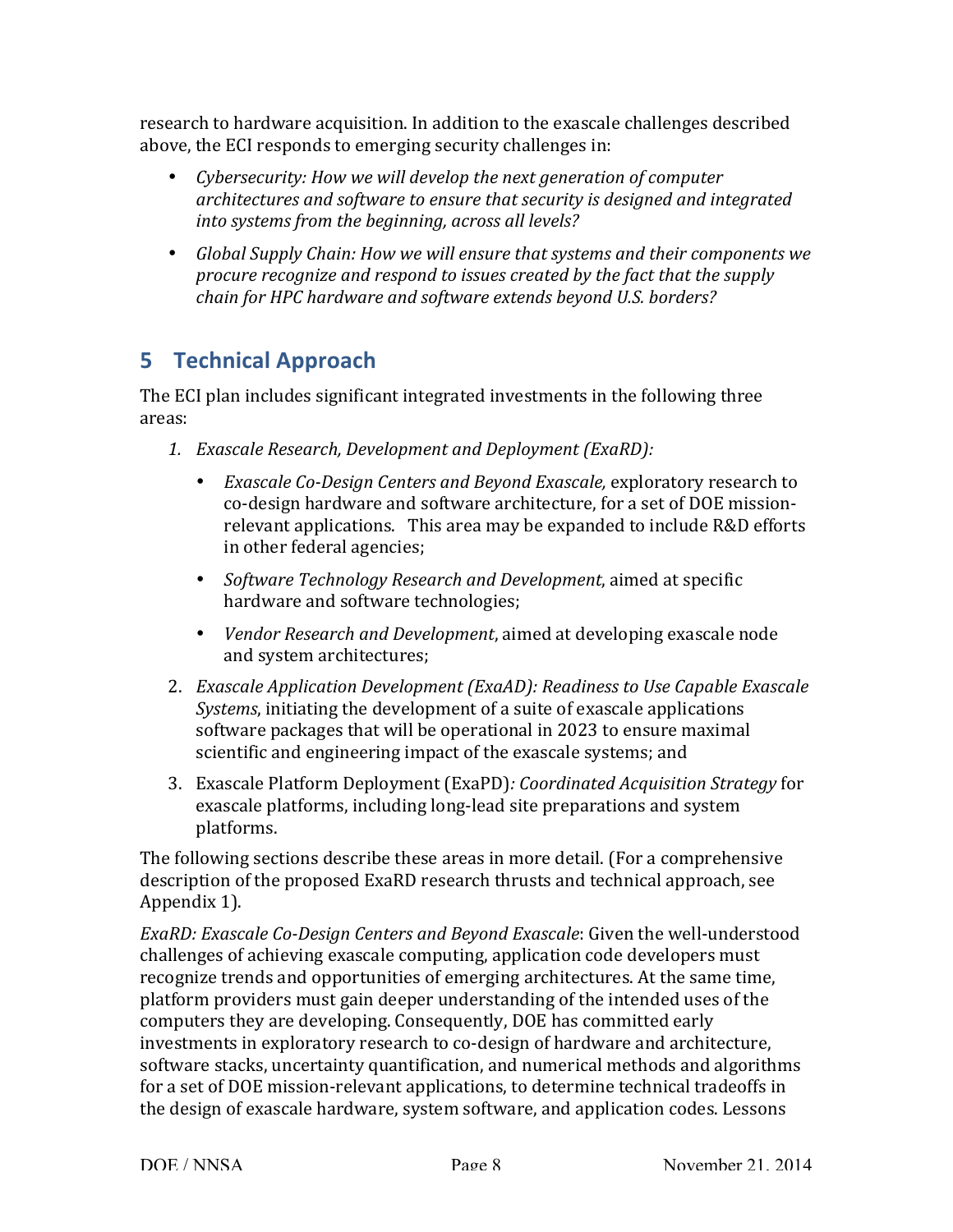learned from these co-design efforts will be incorporated into the emerging exascale systems and will inform the development of exascale applications software.

There are three ongoing DOE Office of Science Advanced Scientific Computing Research (ASCR) and one NNSA Advanced Simulation and Computing (ASC) exascale co-design centers, which cover materials in extreme environments, simulation of advanced nuclear fusion reactors, turbulent combustion, and stockpile stewardship. ECI proposes to add new co-design centers - in collaboration with addressed in capable exascale systems. other federal agencies - to ensure the exascale needs of those agencies will be

 *ExaRD: Software Technology Research, Development and Deployment:* These academia. To achieve the full potential of exascale computing, a software stack must be developed that includes new programming models and metrics for evaluating scope of the software effort will span the spectrum, from low-level operational software to high-level application development environments. This includes the software infrastructure to support data management for the DOE and NNSA computational science activities at exascale. activities will support software technology projects in industry, laboratories, and system status with a focus on new and revised application implementations. The

To date, Office of Science and NNSA exascale software research and development projects have focused on early-stage efforts. Software research and development efforts must substantially increase to enable the deployment of highly productive, exascale systems in FY 2023.

*ExaRD: Vendor Research and Development: ASCR and ASC have initiated the Fast* Forward and Design Forward subprograms to form partnerships with key vendors to initiate and accelerate the R&D of node architectures and exascale system designs, and to ensure the commercialization of promising emerging technologies. This public-private partnership between industry, ASCR and ASC supports the development of innovative technologies critical to constructing sustained-exaflop systems, and to reducing economic and manufacturing barriers to their commercial production. As they mature, these initial programs will transform into Path Forward and System Design Phases. The Path Forward Phase will fund computer vendors to develop component technologies needed to build exascale nodes, including the required software. The System Design Phase will fund computer vendors to perform the required engineering, research and development projects that will eventually result in an exascale computer.

 *ExaAD: Application Readiness to Use Capable Exascale Systems:* Exascale systems will progress, and must be closely coordinated with exascale application development. The key issues from the application development and computational science perspectives include: extreme parallelism, reliability and resiliency, scaling to larger systems, and data-intensive science. enable opportunities for pioneering scientific, engineering and national security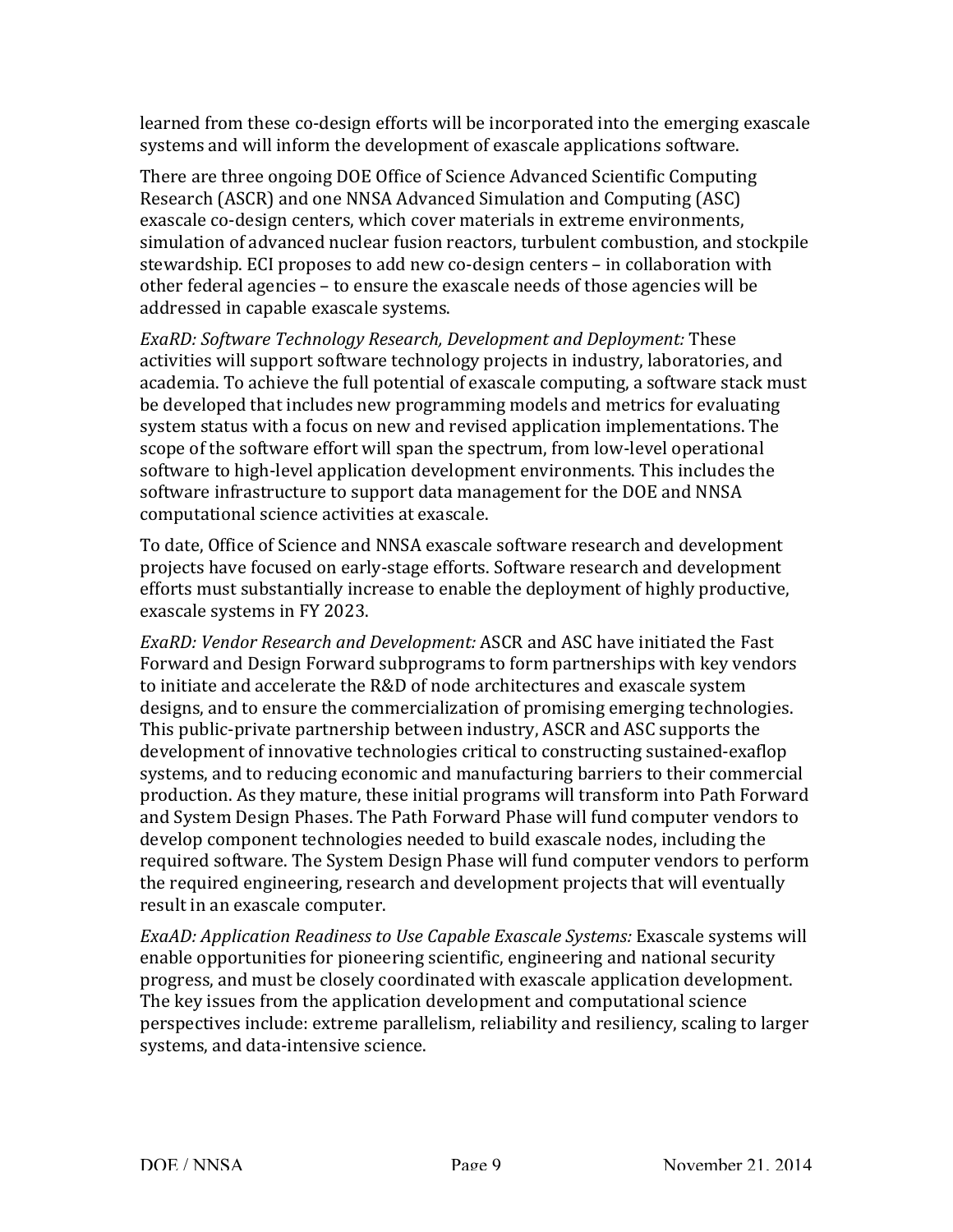The exascale application readiness effort will focus on research and development programs that address critical DOE missions and involve communities that are well versed in HPC use and the current state of petascale application readiness.

*ExaPD: Coordinated Acquisition Strategy: Together, DOE and NNSA facilities are* responsible for acquiring and transitioning to operation forefront computational capabilities, including a series of pre-exascale systems in fiscal years 2016 through 2022 and the initial capable exascale system in FY 2023-2024. As part of this effort, a dedicated team of computational scientists at the ASCR and NNSA facilities will further identify mission-critical requirements and develop and implement strategies platforms. Acquisition and deployment of production-ready systems will follow Office of Science and NNSA policies and procedures for major scientific/computing for application readiness, outreach and training to ensure broad use of the new facility upgrades.

## **6 Project Management**

The Office of Science and NNSA have a long track record of successfully executing large, technically complex, scientific projects. Following past exemplars, the ECI will be organized as a project and will be executed within a tailored framework that overall project management, and requirements for control of baselined schedule and cost. A single federal official will have overall responsibility for execution of the project, will report to the cognizant DOE Headquarters program offices (Office of Science and NNSA), and will be accountable to an Acquisition Executive, as defined in DO 413.3B. Project execution will be governed by a baselined schedule and cost change control and management of contingency once the performance baseline for follows DOE Order 413.3B (DO 413.3B), which defines critical decision points, envelope, in accordance with DO 413.3B, and will follow the defined processes for ECI is established.

The management agreement between DOE and NNSA that governs execution of the project is codified in the Memorandum of Understanding (MOU) titled "Memorandum of Understanding between the U.S. Department of Energy, Office of Science and the U.S. Department of Energy, National Nuclear Security Administration, Office of Defense Programs for the Coordination of Exascale Activities" that was signed on April 13, 2011. The MOU builds upon long-standing cooperation between the two organizations. (For full MOU, see Appendix 2.)

 Because of the breadth and complexity of the development and deployment of an exascale computer, an Integrated Project Team (IPT) will be established through an IPT charter with defined roles and responsibilities. Membership in the IPT will draw on technical expertise from across Office of Science and NNSA laboratories and may federal official, who will lead the IPT through the lifetime of the project. evolve based on the needs of the project as it progresses. The IPT will support the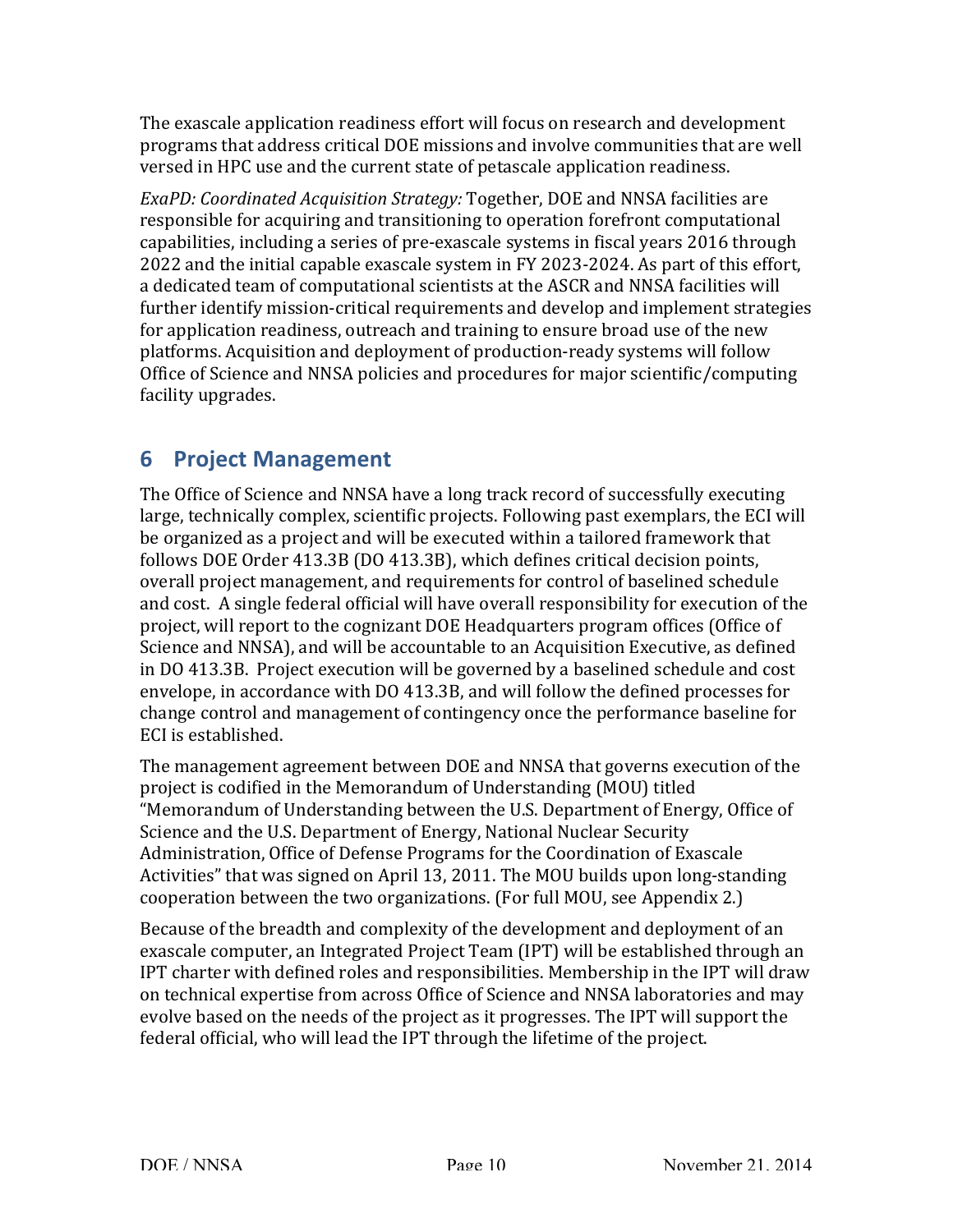#### **6.1 Communications**

A communications plan will be established to ensure effective internal and external communications during the life of ECI. ECI is committed to promoting communication among team members and with key stakeholders including OMB, including industry. Software engineering tools and processes and the establishment communication methods could include regular meetings within each component's subprojects; annual project review meetings with representatives from all of the subprojects; quarterly ECI IPT calls that also involve the chairs of the component IPTs; monthly meetings between DOE, NNSA and national laboratories involved in ECI; quarterly meetings either virtual or face-to-face between the leads of the co- design centers and applications development teams; weekly meetings between the ASCR and ASC ECI project team; briefings as needed for other agencies, legislators and the executive branch; presentations to ASCAC, the Council on Competitiveness and professional societies to engage the broader research community. Other communication technologies such as websites and portals will be used to provide OSTP, Congress, other federal agencies, professional societies and HPC users, of crosscutting councils will be used in ExaRD in part to coordinate efforts. Other progress updates.

## **7 Integrated Baseline**

### **7.1 Scope Baseline**

The Exascale Computing Initiative comprises the following activities or subprojects. Each subproject may establish its own baseline that will roll up to the overall ECI baseline**.** 

*WBS* 1.0 *Exascale Research, Development and Deployment (ExaRD):* Perform the research, development, and design efforts that are required to deploy exascale systems by 2023, including the vendor exascale systems and the extreme-scale software environment. This is the largest element of this planning effort. (See Appendix 1 for detailed technical descriptions of the subprojects.)

*WBS 2.0 Exascale Application Development (ExaAD):* Develop extreme-scale applications with increased physics fidelity and advanced numerical algorithms to scale to and take full advantage of the emerging exascale hardware and software technologies from ExaRD.

*WBS* 3.0 *Exascale Platform Deployment (ExaPD):* Prepare for and acquire two or more exascale computers. Included in this component are the planning and execution of the procurements and any necessary site preparation, such as providing electrical power and cooling.

Activities in these interdependent components will be actively coordinated through the project management approach described in Section 6. Performers of these components will include the DOE national laboratories, academia, small businesses, and the computer industries.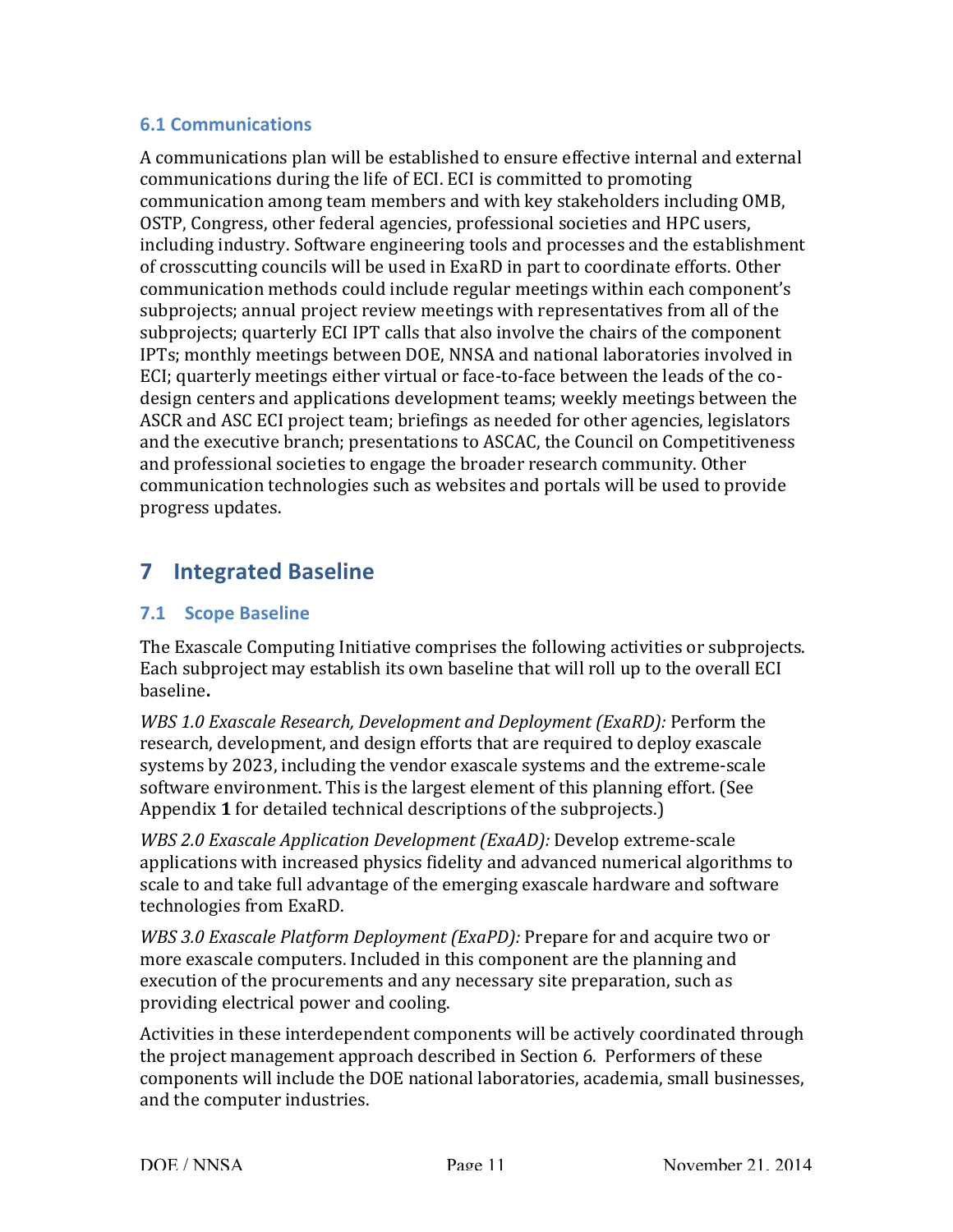Once the ECI budget has been finalized, the key performance parameters will be outcomes, which are listed in the following sections. established. For this stage of project definition, we have identified measureable

#### **7.2 System Performance**

In 2024, after the capable exascale machine is accepted and before operations, benchmark codes will be run with the goal of using approximately 20 MW while achieving a hundred-fold increase over the performance of today's Titan and Sequoia systems. Other measurable outcomes, such as mean time to failure or interrupt, also will be considered.

### **7.3 Application Development**

In Section 3, three mission-critical programs were identified. By 2023, these efforts runs on capable exascale computers. It is anticipated that additional exascsale application development program will be initiated. will produce applications that will be used in system acceptance and in early science

#### **7.4 Software Development**

The primary deliverable from the ExaRD component is the exascale Bring Up System (XBUS). The XBUS environment will be an integration of most of the software developed under the ECI effort. This will include runtime environment, libraries, programming environments and tools. It will enable the testing of the exascale software on current computer platforms and eventually the testing of the initial exascale platforms. By 2023, the critical components of XBUS will be integrated with the vendor software stack that is deployed with an exascale system.

#### **7.5 Platform Deployment**

Platform deployment will be managed as a subproject and will use a tailored DOE Order 413.3B process. The outcome for platform deployment is that this subproject completes on time and within the ECI projected scope and schedule.

#### **7.6 Schedule Baseline**

 Figure 1 is a notional timeline for the ECI. The timeline shows approximately when encapsulates all ExaRD programs described in Section 7.1, except co-design. Anchoring the timeline is the availability of several research prototypes, labeled P0, P1, and P2, in the timeline. Presently, it is envisioned that P0 will be a node prototype. P0 may have some vendor-specific interfaces that allow DOE researchers to make measurements and study application behaviors. P1 is envisioned to be a minimal vendor software stack that can be used for system software and would satisfy outcomes for the final exascale initial-delivery system. This prototype is envisioned to have a nearly complete system software and software environment various efforts in ExaRD will occur. The bar labeled "Software Technology" petascale-capable cabinet, consisting of P0 or its variant with interconnects, with a applications testing. Finally, P2 is an exascale prototype that, when properly scaled,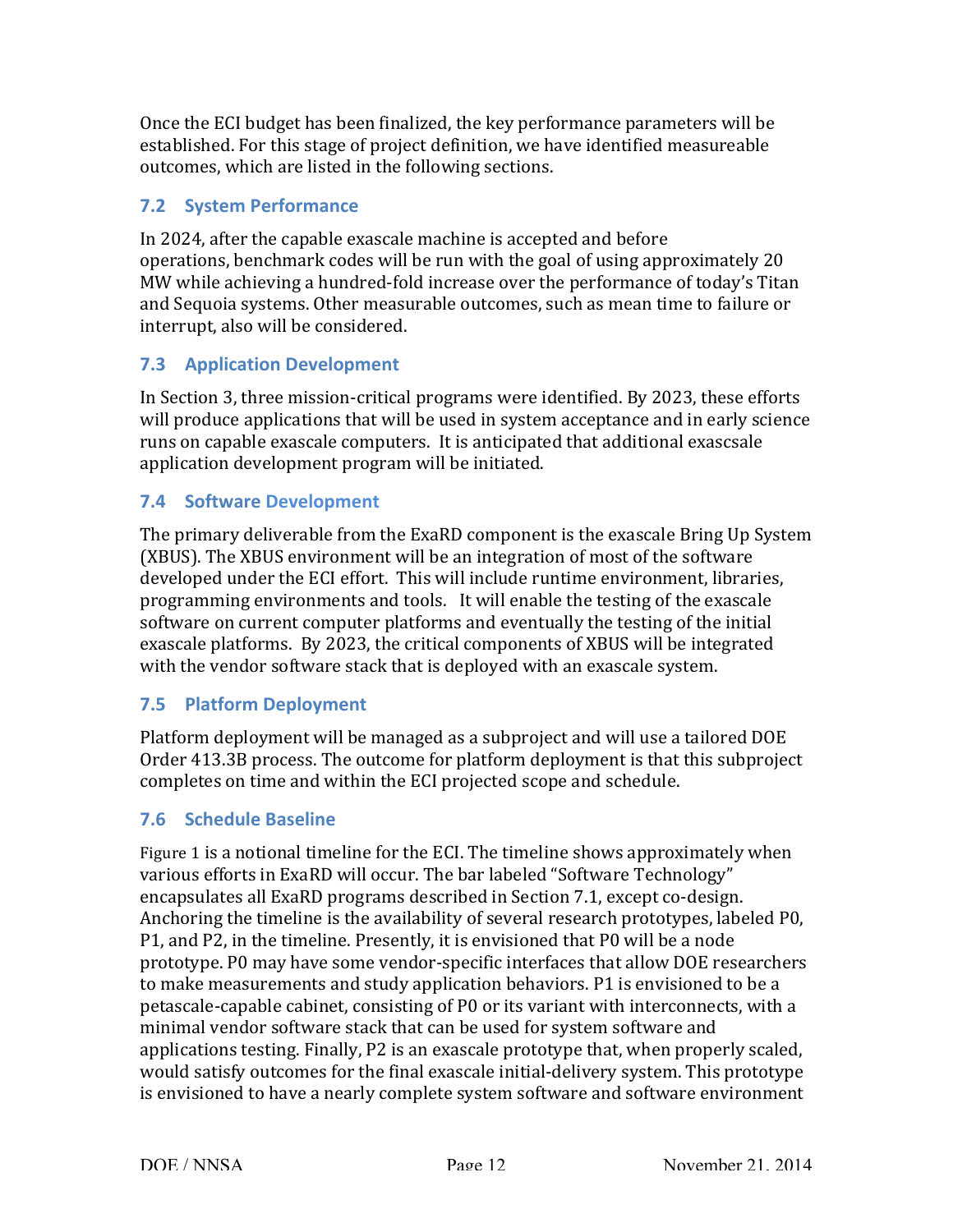that the vendor would provide in a final system to allow for advanced testing of DOE-developed software stack, math libraries, and other tools and packages and to enable application readiness. P2 may or may not be a scaled-down version of the eventual exascale system; all prototypes, however, are expected to inform the platform acquisition process in terms of hardware specifications, application readiness, power requirement, site preparation, etc. The B1 system (Build 1) in the following timeline represents the first delivery of cabinets for an exascale computer. Full system delivery and checkout is expected to take up to a year, based on experience with current-generation petascale systems.



 **Figure 1 - Schedule Baseline**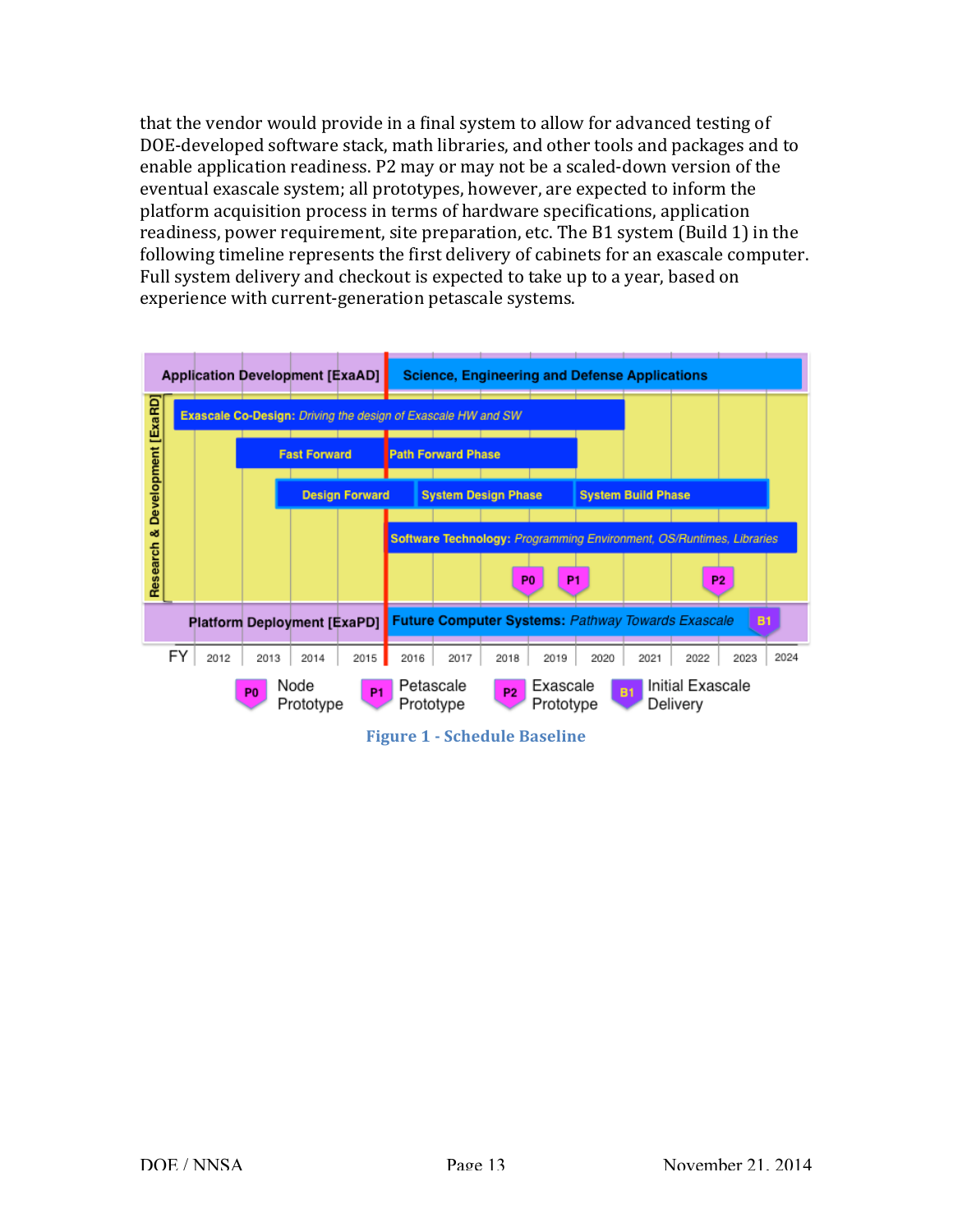### **7.7 Milestones**

| <b>FY</b> | Event                                               |  |  |  |  |
|-----------|-----------------------------------------------------|--|--|--|--|
| 2015      | <b>Application Development Begins</b>               |  |  |  |  |
| 2015      | Release Software Technology FOAs                    |  |  |  |  |
| 2015      | Release Path Forward RFP                            |  |  |  |  |
| 2015      | Release System Design RFP                           |  |  |  |  |
| 2015      | Release Co-Design Center FOAs or process renewals   |  |  |  |  |
| 2015      | Multi-agency ECI Review (annual event)              |  |  |  |  |
| 2016      | <b>ECI Funding Starts</b>                           |  |  |  |  |
| 2016      | Initiate all new contracts                          |  |  |  |  |
| 2016      | ECI Project Review (annual event)                   |  |  |  |  |
| 2018      | Delivery of P0                                      |  |  |  |  |
| 2019      | Delivery of P1                                      |  |  |  |  |
| 2019      | Release of phase 2 RFP                              |  |  |  |  |
| 2019      | Facilities release joint RFP for B1                 |  |  |  |  |
| 2020      | Initiate System Build Phase                         |  |  |  |  |
| 2021      | Site preparation activities initiated at facilities |  |  |  |  |
| 2022      | Delivery of P2                                      |  |  |  |  |
| 2023      | <b>Start Deployment of B1</b>                       |  |  |  |  |
| 2025      | <b>ECI Ends</b>                                     |  |  |  |  |

 The preliminary project milestones are identified in Table 1.

**Table 1**

#### **7.8 Preliminary Work Breakdown Structure**

The ECI Project will be managed in accordance with DOE Order 413.3B. There are three major subprojects and each subproject baseline will be established using an integrated analysis of logic-driven, resourced-loaded activities that follow its respective work breakdown structure (WBS).

projects, under which each major WBS element that represents a major deliverable is further subdivided into a hierarchy of lower-level elements. The lowest-level WBS elements describe specific activities that must be performed to achieve the The WBS for the ECI is consistent with the conventional structure for DOE-managed deliverables represented at the higher levels.

Many scheduled activities for the ECI rely on the development and delivery schedules of the vendors, from which the computing equipment is acquired and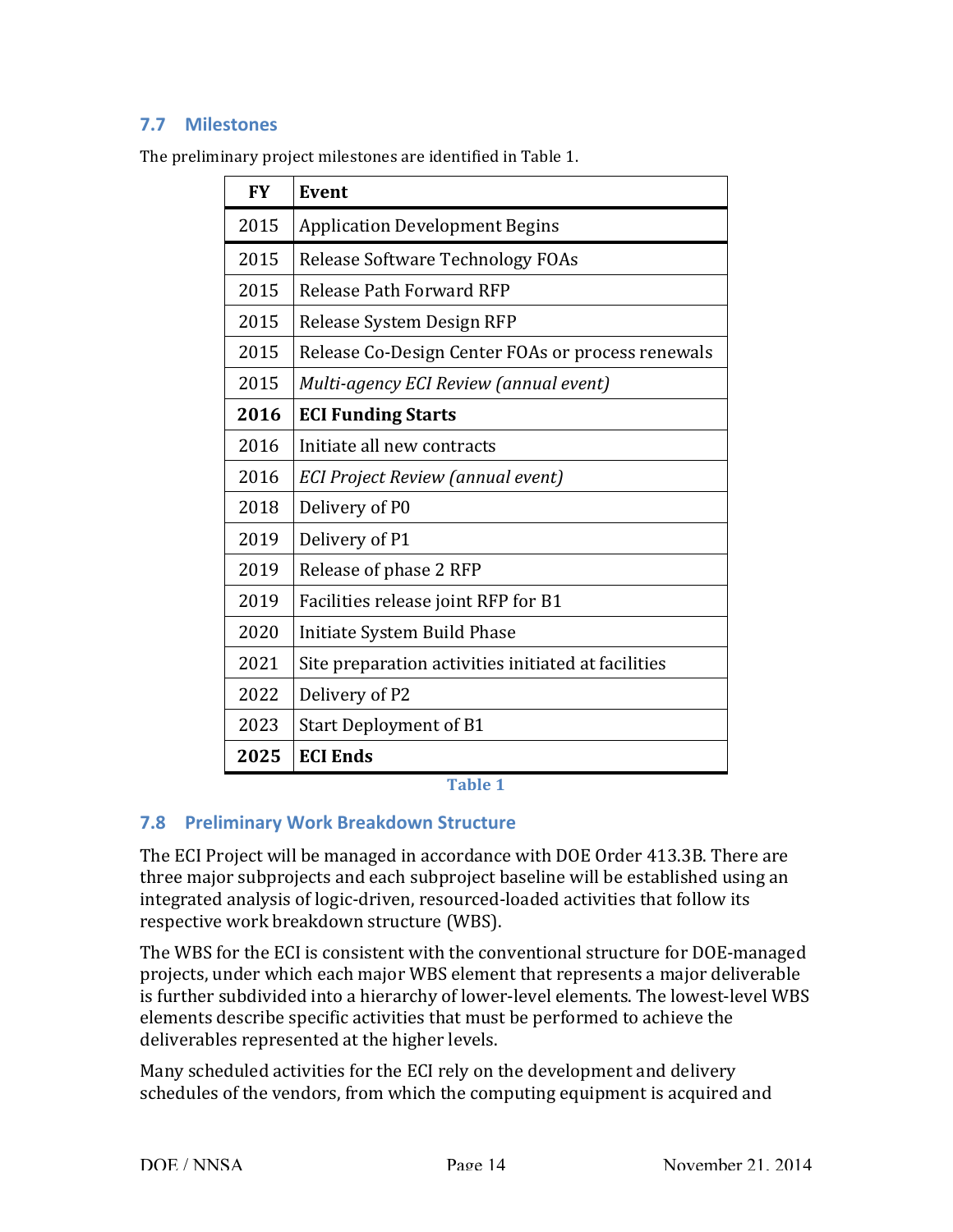appropriate vendor milestones will be incorporated into the ECI WBS, as they are identified, to define and track those dependencies.

The preliminary high-level WBS is shown in Figure 2 below and a detailed description of the individual ExaRD tasks and subtasks can be found in Appendix 1.



 **Figure 2 - Preliminary High-level Work Breakdown Structure (WBS)**

## **Risk Management**

Below we tabulate some of the high-level risks of ExaRD overall and present possible risk mitigation strategies.

| <b>Risk</b>                                                                                      | Impact<br>(H/M/l | Likelihood<br>(H/M/L) | <b>Mitigation</b>                                                                                                                         |
|--------------------------------------------------------------------------------------------------|------------------|-----------------------|-------------------------------------------------------------------------------------------------------------------------------------------|
| Insufficient funding within<br>either NNSA or SC                                                 | H                | M                     | Prioritize elements within the ECI<br>and, if necessary, de-scope ECI<br>and/or spread the acquisition<br>costs over a longer time period |
| Full system is unreliable                                                                        | H                | M                     | Invest in robust, multilayered<br>approaches to manage or resolve<br>faults                                                               |
| Failure to achieve critical<br>integration of DOE-<br>developed software into<br>vendor software | H                | M                     | Early development of XBUS and<br>integration with funded vendors<br>software environments                                                 |
| Software environments do<br>not satisfy DOE application<br>needs                                 | H                | M                     | Determine the workload<br>requirements of critical<br>applications as early as possible                                                   |
| Key algorithms that do not<br>scale may not have timely,<br>suitable alternatives                | H                | L                     | Early investments in exploratory<br>algorithms research                                                                                   |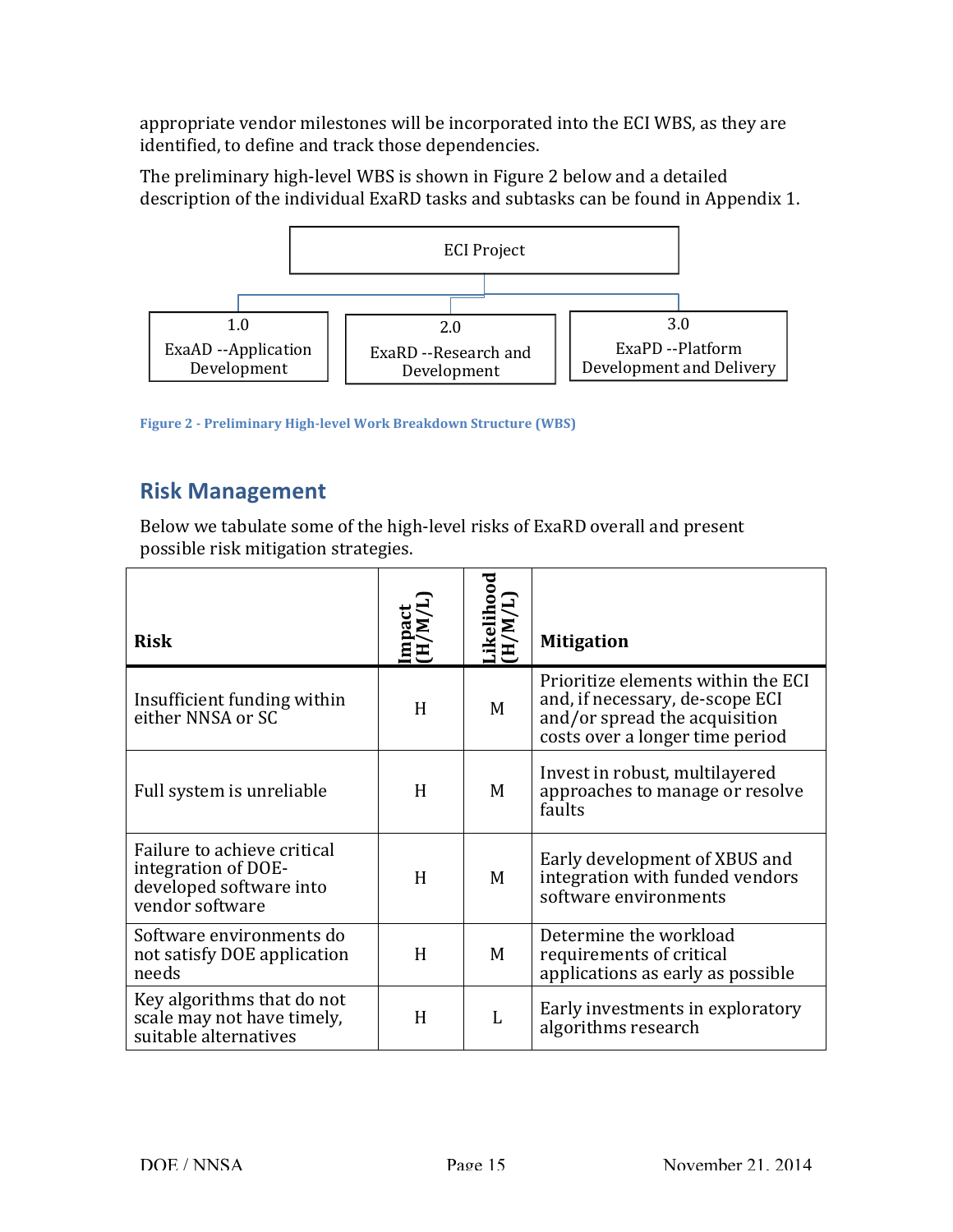| <b>Risk</b>                                                                                                                                                                                           | nact<br>M/I<br>DE<br>H | иV<br>НД<br>Н | <b>Mitigation</b>                                                                                                                                                                                   |
|-------------------------------------------------------------------------------------------------------------------------------------------------------------------------------------------------------|------------------------|---------------|-----------------------------------------------------------------------------------------------------------------------------------------------------------------------------------------------------|
| Exascale computer<br>architecture departs<br>significantly from expected<br>designs, after significant R&D<br>in software, tools, and<br>algorithms were invested<br>based on the expected<br>designs | H                      | M             | A clearly defined communication<br>channel with vendors and<br>effective communication so that<br>the ECI participants are well-<br>informed regarding evolving<br>architectures and new directions |

**Table 2**

## **8 External Stakeholders**

### **8.1 HPC Vendors**

For many years DOE has been successful in working with the computer industry to adapt commodity technology into highly usable systems without incurring the high costs of fully custom designs. With the anticipated challenges of the exascale system, vendor engagement throughout the entire life of the ECI is critical to success. The co-design philosophy will guide the ECI community in its close work with vendors throughout the process so that DOE mission requirements are considered when vendors plan and conduct their in-house R&D. The co-design process also is expected to increase the availability of vendor products to the DOE community for testing, prototyping, measurements, and analysis, and for further iterations and refinements by both DOE and industry developers.

### **8.2 Medium and Small Businesses**

Medium and small businesses are expected to play an important role in refining and deploying software to a broader community of HPC users across industry, academia, and government. Partnering with these companies early in the development process number of strategies to engage this community throughout implementation of the ECI that builds upon the success of efforts such as the Small Business Innovative programs, Cooperative R&D Agreements, and consortia. will facilitate and hasten the hand-off of successful technologies. DOE will explore a Research and Technology Transfer programs, incubators and vendor partnership

#### **8.3 Academia**

 As exascale computing presents difficult challenges in scalability, programmability, reliability, massive parallelism, and data-intensive sciences, many researchers in universities and other academic research organizations are ready to embark on research in applied mathematics and computer science to tackle these topics. Research environments in universities are conducive to stimulating new ideas and